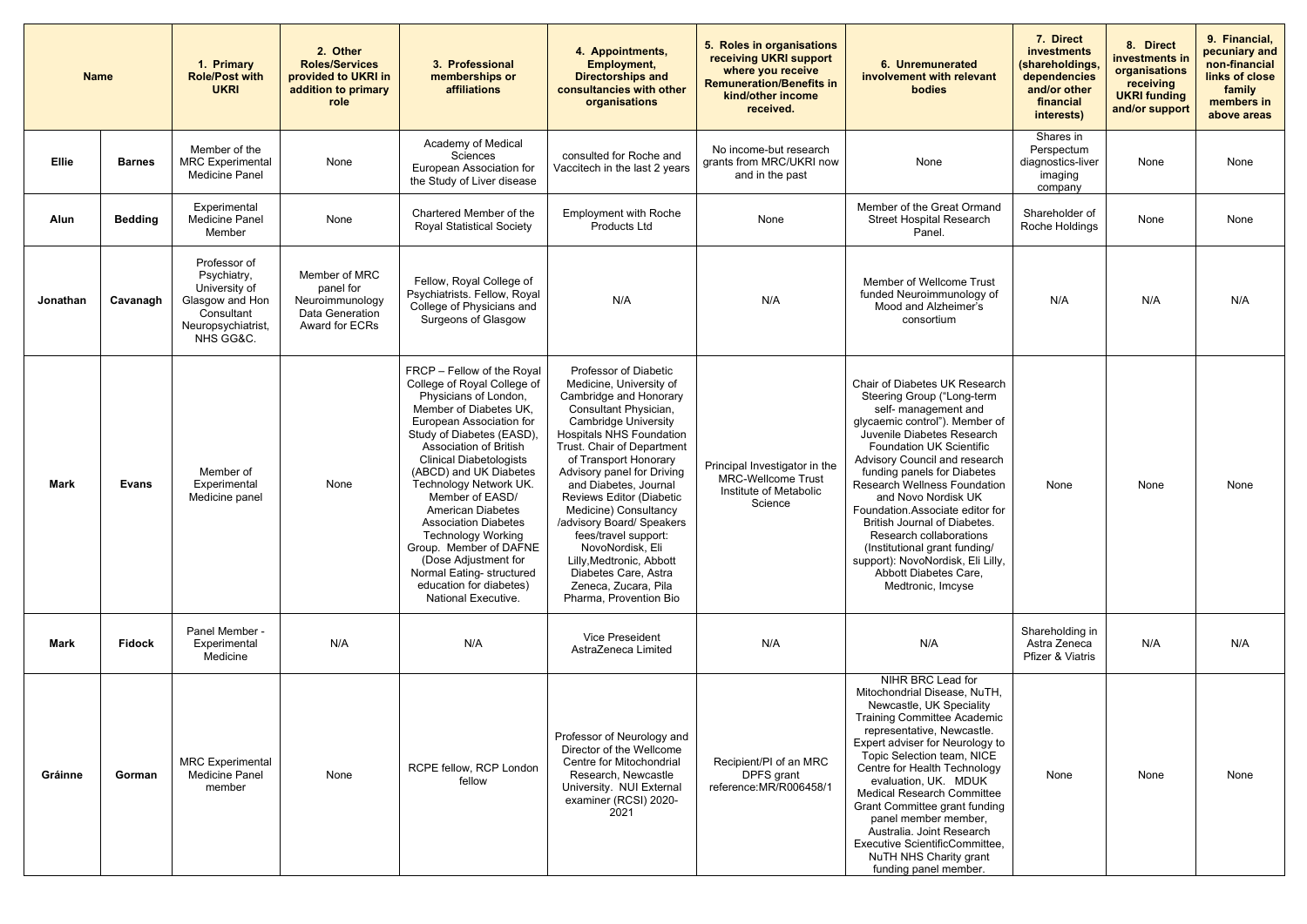| <b>Gwo-tzer</b> | Ho             | <b>MRC Board</b><br>Member for<br>Experimental<br><b>Medicine Panel</b>                  | N/A                                                                                                                                                                                                                           | FRCP (Edinburgh)                                                                                                                                                                                                                                                                                 | Nil                                                                                                                                                                                                                                                                                                                                          | N/A                                                                                                                           | N/A                                                                              | Nil                                                                                                                                                                               | N/A  | Nil  |
|-----------------|----------------|------------------------------------------------------------------------------------------|-------------------------------------------------------------------------------------------------------------------------------------------------------------------------------------------------------------------------------|--------------------------------------------------------------------------------------------------------------------------------------------------------------------------------------------------------------------------------------------------------------------------------------------------|----------------------------------------------------------------------------------------------------------------------------------------------------------------------------------------------------------------------------------------------------------------------------------------------------------------------------------------------|-------------------------------------------------------------------------------------------------------------------------------|----------------------------------------------------------------------------------|-----------------------------------------------------------------------------------------------------------------------------------------------------------------------------------|------|------|
| <b>Beate</b>    | Kampmann       | Board member<br>Experimental<br><b>Medicines Board</b><br>(Global Health)                | Frequent reviewer of<br>COVID-related grant<br>applications, Member<br>of Board for selection<br>of African Research<br>Leaders, Theme<br>Leader for Vaccines &<br>Immunity research at<br>the MRC Unit The<br>Gambia @ LSHTM | FRCPCH ESPID WACP                                                                                                                                                                                                                                                                                | Several ad hoc advisory<br>boards for industry to input<br>into protocol design for<br>vaccines to be used in<br>pregnancy. COVAX<br>maternal immunisation<br>group Occasional<br>Consultant for Kieger and<br>UniverCells.                                                                                                                  | Theme Leader for Vaccines<br>& Immunity research at the<br>MRC Unit The Gambia @<br>LSHTM (part of my<br>employment at LSHTM) | Grant reviewer, mentorship role<br>for applications, applicant<br>myself to UKRI | N/A                                                                                                                                                                               | N/A  | N/A  |
| <b>Mark</b>     | Kearney        | Panel member<br>Experimental<br>medicine                                                 | Occasional review of<br>grants from other<br><b>UKRI</b> panels                                                                                                                                                               | <b>MRCP</b>                                                                                                                                                                                                                                                                                      | None                                                                                                                                                                                                                                                                                                                                         | None                                                                                                                          | None                                                                             | None                                                                                                                                                                              | None | None |
| <b>Alison</b>   | <b>Maloney</b> | <b>Panel Member</b>                                                                      | Ad hoc input on<br>transitional research                                                                                                                                                                                      | <b>Member of British</b><br><b>Association of Cancer</b><br>Research (BACR)                                                                                                                                                                                                                      | Head, Transitional Science<br>at the Francis Crick Institute                                                                                                                                                                                                                                                                                 | <b>MRC Protein</b><br>Phosphorylation Unit,<br><b>Dundee Science Advisory</b><br><b>Board Member</b>                          | N/A                                                                              | Shareholder<br>(UCB)                                                                                                                                                              | N/A  | N/A  |
| lain            | <b>McInnes</b> | Member on the<br><b>Medical Research</b><br>Council's<br>Experimental<br>Medicine Panel. | N/A                                                                                                                                                                                                                           | Fellow Royal College of<br>Physicians and Surgeons<br>of Glasgow, Fellow Royal<br>College of Physicians of<br>Edinburgh, Fellow<br>Academy of Medical<br>Sciences, Fellow of Royal<br>Society of Edinburgh,<br>President of the European<br>Alliance of Associations for<br>Rheumatology (EULAR) | Member of Board of<br>EveloBio<br>Consultancy with Moonlake                                                                                                                                                                                                                                                                                  | Member of Greater<br>Glasgow and Clyde Health<br>Board                                                                        | <b>Board of Trustees Versus</b><br>Arthritis                                     | Share options in<br>Compugen,<br>Cabaletta,<br>Oxford<br>Biodynamics,<br>Causeway<br>Therapeutics                                                                                 | N/A  | none |
| <b>Mitul</b>    | <b>Mehta</b>   | Member, UKRI<br>Experimental<br>Medicine Panel                                           | None                                                                                                                                                                                                                          | <b>British Association for</b><br>Psychopharmacology,<br><b>British Neuroscience</b><br>Association                                                                                                                                                                                              | None                                                                                                                                                                                                                                                                                                                                         | Receive salary support as<br>Professor of Neuroimaging<br>& Psychopharmacology<br>from King's College<br>London.              | None                                                                             | None                                                                                                                                                                              | None | None |
| Damian          | <b>Mole</b>    | Member, MRC<br>Experimental<br>Medicine Panel                                            | <b>MRC Senior Clinical</b><br>Fellow (award<br>recipient)                                                                                                                                                                     | <b>FRCS Fellow Royal</b><br>College of Surgeons of<br>England; Assorted<br>professional societies e.g<br>.PSGBI, EPC, IAP, IHPBA,<br>AUGIS, GBIHPBA                                                                                                                                              | Current: 1777 Chair of<br>Surgery, University of<br>Edinburgh; Director, Kynos<br>Therapeutics Ltd.<br>125010137; Director,<br>APPreSci Ltd. SC644010;<br>Recent remunerated<br>positions: United States<br>Department of Defense;<br>Consultancies with GSK,<br>Calcimedica, Epidarex,<br>University of Newcastle;<br>University of Oxford; | 1777 Chair of Surgery,<br>University of Edinburgh;<br><b>MRC Senior Clinical Fellow</b>                                       | NIHR, Dutch Digestive<br>Foundation, GutsUK                                      | Major<br>shareholdings:<br>Kynos<br>Therapeutics<br>Ltd; APPreSci<br>Ltd; Minor<br>shareholdings:<br>GSK, Amarin,<br>Alnylam, Intellia<br>Therapeutics,<br>Unity<br>Biotechnology | None | None |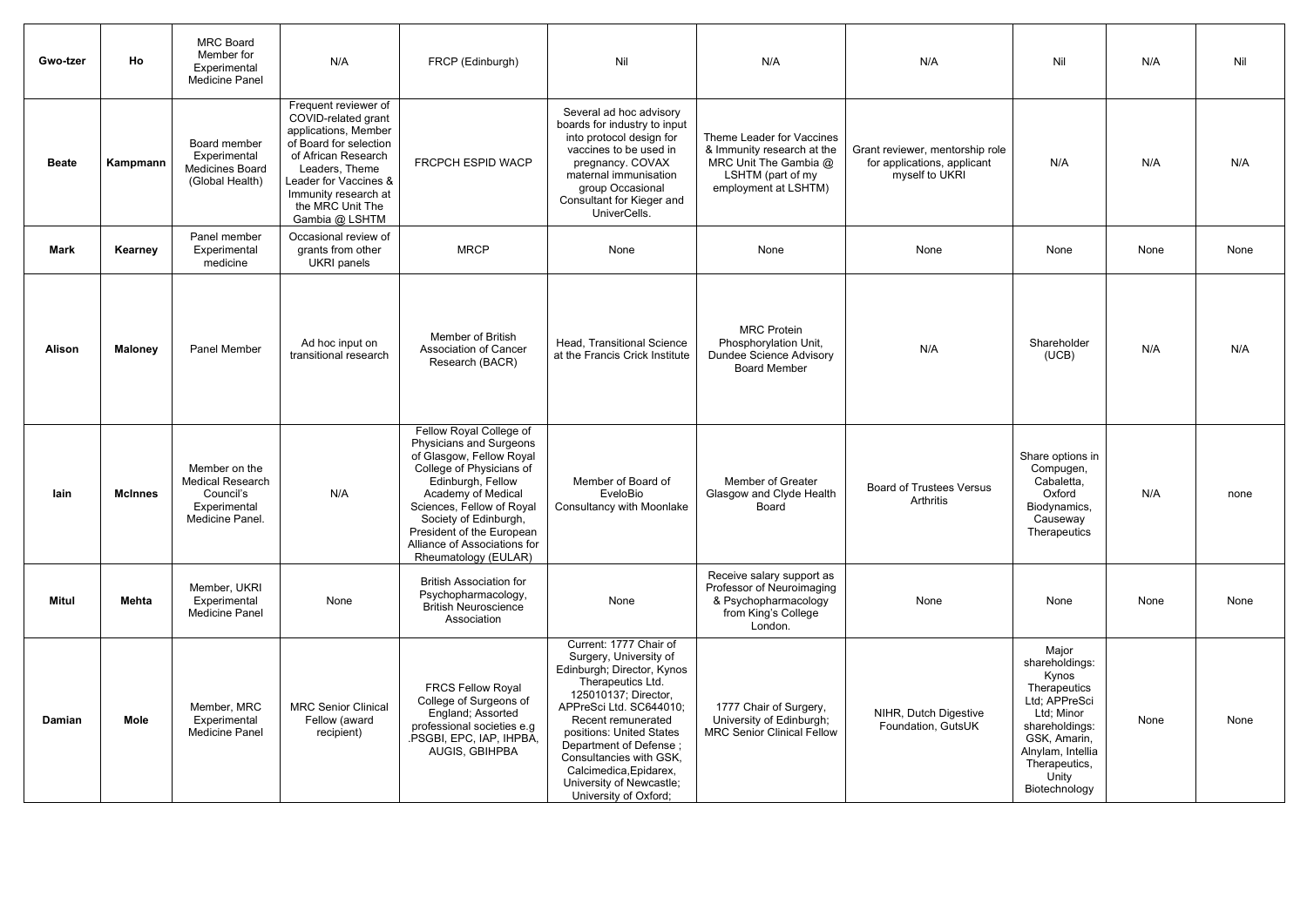| <b>Ruth</b>   | <b>Plummer</b> | Chair of MRC<br>Experimental<br><b>Medicine Panel</b>                                                                                      | Member of MRC<br><b>Precision Medicine</b><br>Group Member of<br>NIHR/MRC EME<br>Panel                                                                                     | FRCP, FMedSci, FACP<br>(UK) FRCR (Hon) Member<br>of ASCO, AACR, ESMO,<br>BACR, ACP                                                                                                                                                                                                                                                                                                                      | Clinical Professor,<br><b>Newcastle University</b><br>Honorary consultant<br>Medical Oncologist,<br>Newcastle Hospitals NHS<br><b>Foundation Trust</b><br>In the last 2 years I have<br>received Honoria for<br>attending advisory boards<br>from Pierre Faber, Bayer,<br>Novartis, BMS, Cybrexa,<br>Ellipses, CV6 Therapeutics,<br>Immunocore, Genmab,<br>Astex Therapeutics,<br>Medivir, Onxeo, and Sanofi<br>Aventis.<br>I have been paid for<br>delivery of educational talks<br>or chairing educational<br>meetings by AstraZeneca,<br>Novartis, Bayer, and BMS.<br>I have received honoraria<br>for working as an IDMC<br>member for Alligator<br>Biosciences, GSK, and<br>SOTIO Biotech AG<br>I have been supported to<br>attend virtual conferences<br>by BMS and MSD. | None other than<br>employment above                                                                                                                                                                                                                                                                                                                                                                                                                                                     | Member of CRUK Clinical<br>Research Committee Member<br>of Research Careers<br><b>Committee Member of NCRI</b><br>Scientific Advisory Board | None                      | None | None |
|---------------|----------------|--------------------------------------------------------------------------------------------------------------------------------------------|----------------------------------------------------------------------------------------------------------------------------------------------------------------------------|---------------------------------------------------------------------------------------------------------------------------------------------------------------------------------------------------------------------------------------------------------------------------------------------------------------------------------------------------------------------------------------------------------|--------------------------------------------------------------------------------------------------------------------------------------------------------------------------------------------------------------------------------------------------------------------------------------------------------------------------------------------------------------------------------------------------------------------------------------------------------------------------------------------------------------------------------------------------------------------------------------------------------------------------------------------------------------------------------------------------------------------------------------------------------------------------------|-----------------------------------------------------------------------------------------------------------------------------------------------------------------------------------------------------------------------------------------------------------------------------------------------------------------------------------------------------------------------------------------------------------------------------------------------------------------------------------------|---------------------------------------------------------------------------------------------------------------------------------------------|---------------------------|------|------|
| <b>Salman</b> | Siddiqui       | <b>Clinical Professor</b><br>of Airways<br>Disease, University<br>of Leicester and<br>University<br>Hospitals of<br>Leicester NHS<br>Trust | Current member of<br>the NIHR Artificial<br>Intelligence Health<br>Care Challenge<br>awards panel.<br>Member of the<br>Asthma UK/BLF<br>partnership grants<br>awards panel | Fellow of the Royal College<br>of Physician, Associate<br>Fellow of the Higher<br><b>Education Academy, British</b><br><b>Medical Association</b><br>Member, British Thoracic<br>Society Member, European<br>Thoracic Society Member,<br>Registered with the<br><b>General Medical Council</b>                                                                                                          | <b>Clinical Professor of</b><br>Airways Disease: University<br>of Leicester Honorary<br><b>Respiratory Consultant:</b><br>University Hospitals of<br>Leicester. I have received<br>consultant/advisory fees<br>from GSK, Astra Zeneca,<br>Boehringer Ingelheim,<br>Chiesi, Novartis, Roche,<br><b>ERT</b> Medical,<br>Mundipharma, Owlstone<br>Medical.                                                                                                                                                                                                                                                                                                                                                                                                                        | Received grant funding<br>from NIHR-EME, Beat<br>Severe asthma precision<br>medicine clinical trials<br>program, which involves<br>industrial partnerships with<br>Astra Zeneca and Knopp<br>Biotech.<br>Co-applicant & Chief<br>Investigator of the East<br>Midlands EPSRC/MRC<br>molecular pathology node<br>(EMBER), which involves<br>industrial partnerships with<br>GSK, Astra Zeneca, Chiesi,<br>Owlstone Medical.<br>Co-applicant Leicester<br>NIHR-Biomedical Research<br>Unit | Editorial board member -<br>Nature Scientific Research Unit                                                                                 | None                      | None | None |
| James         | <b>Spicer</b>  | <b>MRC</b> Experimental<br><b>Medicine Panel</b>                                                                                           | None                                                                                                                                                                       | <b>Experimental Cancer</b><br>Medicine Centres ECMC)<br>national network (centre<br>Lead and Theme chair);<br>Paediatric ECMC Strategy<br>Group chair; British<br>Thoracic Oncology Group<br>(steering committee);<br><b>Protocol Safety Review</b><br>Board (Cancer Research<br>UK); Royal College of<br>Physicians (Fellow);<br>European Society of<br><b>Medical Oncology</b><br>(Education Faculty) | Cofounder and consultant,<br>Epsilogen                                                                                                                                                                                                                                                                                                                                                                                                                                                                                                                                                                                                                                                                                                                                         | None                                                                                                                                                                                                                                                                                                                                                                                                                                                                                    | Epsilogen (in receipt of UKRI<br>support)                                                                                                   | Shareholder,<br>Epsilogen | None | None |